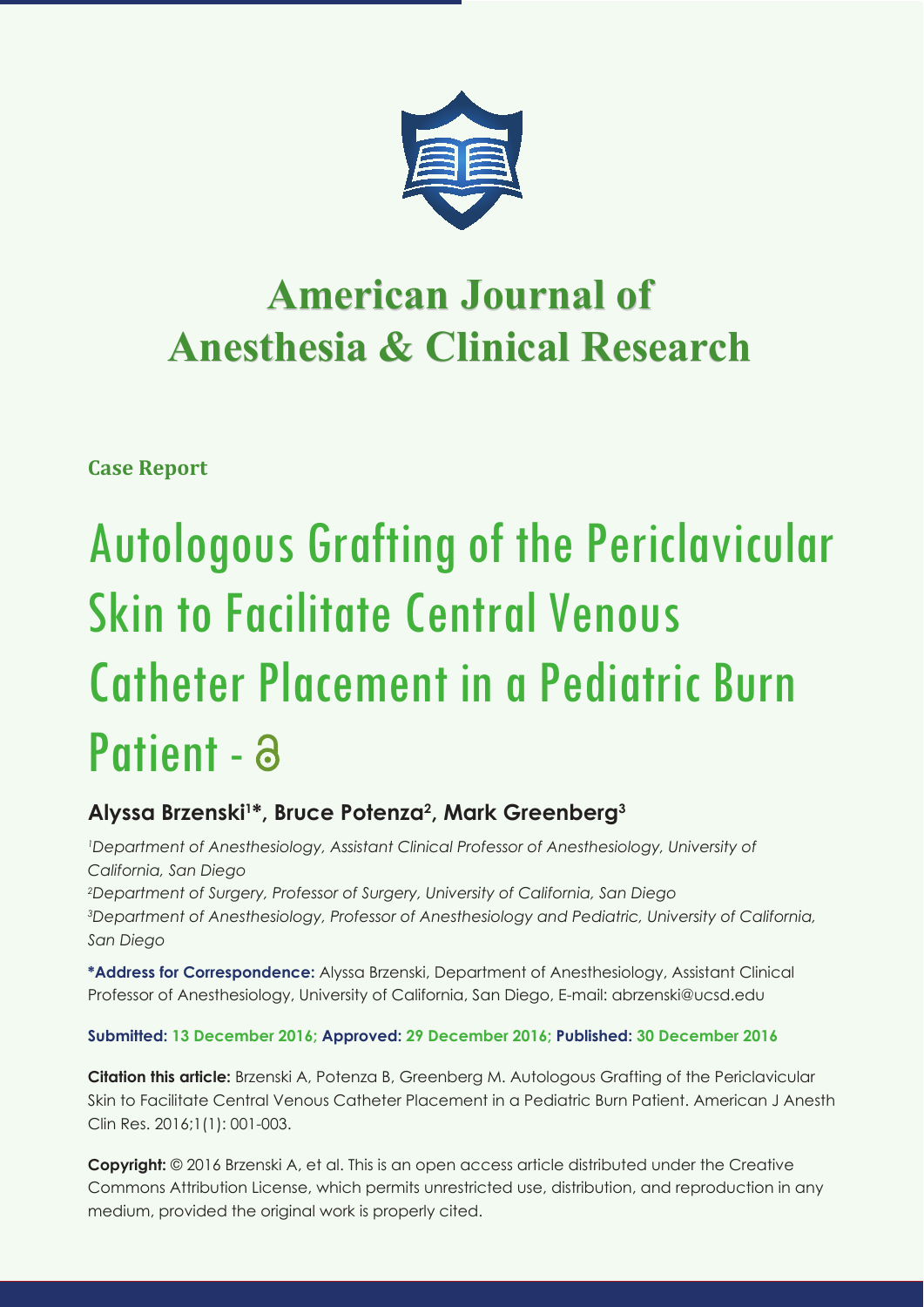#### **ABSTRACT**

We present a case of autologous skin grafts over the periclavicular area in a 5-year-old male to increase the sites for placement of central venous lines. The patient incurred 90% total body burns to his entire body from a house fire, sparing only the groin and back. After the patient was stabilized, we took the opportunity to place the initial autologous skin graft over the left clavicle. Once the grafts healed, a central venous line was inserted into the left subclavian vein. We recommend the practice of early placement of skin grafts over central venous line sites to allow for safer use of indwelling catheters in patients with large total body surface area burns.

**Keywords:** Pediatric burns; Central venous catheter; Autograft; Cather related blood stream infections

#### **INTRODUCTION**

Patients with large body surface area burns present multiple clinical management issues. One major problem is the need to have indwelling catheters for venous and arterial access. Venous catheters are necessary for infusions of fluids and medications, while arterial catheters are required for close blood pressure monitoring, frequent blood sampling for arterial blood gases, and can be used to obtain blood chemistry and hematologic studies when all ports of a venous catheter are being used for infusions. In many patients, the burns are so extensive that there are no peripheral sites suitable for access, necessitating the placement of central lines. Placing these central venous catheters through burned skin is problematic; the patients are already immunocompromised, resulting in an increase risk for Catheter Related Blood Stream Infection (CRBSI) [1]. Placing catheters through intact skin decreases this risk [2]. We present the case of using targeted autologous skin grafts over the clavicles as a way to increase potential central venous line sites.

#### **CASE PRESENTATION**

A 5-year-old male was burned over 90% of his body, which occurred during a house fire. The patient and his sister were rescued from the fire and brought to the regional burn center for emergency treatment. The patient was burned all over his body, sparing only his back and groin (Figure 1). During his initial resuscitation, femoral central venous line and arterial lines were placed for monitoring and infusions with the patient under sedation. The patient was gravely ill from the large burn, requiring escarotomies on multiple sites and he developed acute renal failure that required Continuous Renal Replacement Therapy (CRRT) despite adequate fluid resuscitation. To facilitate CRRT, a 12 French acute hemodialysis catheter was placed in the left femoral vein, while the existing central line remained in the right femoral vein. No other sites were available for cannulation. This arrangement left the patient with both the artery and vein cannulated in the same groin, which was not ideal. The typical practice at our regional burn center is to switch venous catheter sites every 7-10 days to minimize the risk for Catheter Related Blood Stream Infection (CRBSI). When the central venous catheter's function started to fail and with no other sites available for catheter placement, a discussion ensued over what course of action to follow. It was decided to prepare the skin near the left clavicle as a site for an initial skin graft, so a central line could be placed in the subclavian vein. One week after excision and debridement, a meshed partial thickness skin graft was taken from the right groin and placed over the left periclavicular area (Figure 2). The graft was trapezoidal in shape, approximately 7 centimetres long at the base and 4 centimetres wide at its maximum. One week later approximately 60% of the graft had healed with the remainder being absorbed >. Despite the approximate 40% of graft loss, the healed skin graft area was large enough for central line



**Figure 1** 



**Figure 2**

placement. Using the seldinger technique, a 5 French double lumen central venous catheter was placed into the left subclavian vein and its position was confirmed by radiography. The patient received sedation for the central line placement. The catheter was used without problems or infection. The process was replicated over the right clavicle and we were able to successfully place a central line into the right subclavian vein through intact, autografted skin. Of note,